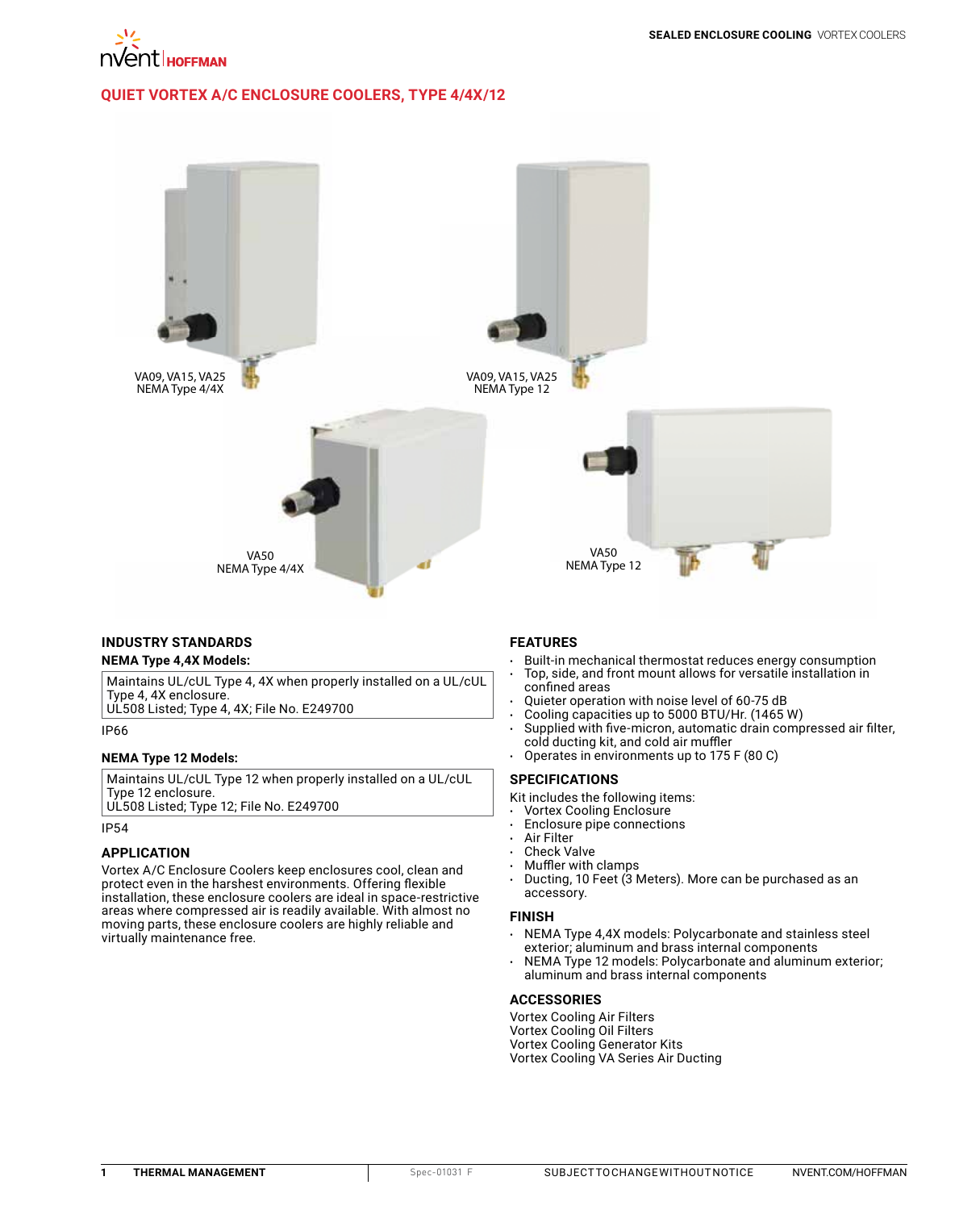

## Performance Data **VA Series NEMA Type 4, 4X**

| <b>CATALOG NUMBERS</b>                   |             |           |           |           |
|------------------------------------------|-------------|-----------|-----------|-----------|
|                                          | VA091604X   | VA151604X | VA251604X | VA501604X |
| <b>COOLING PERFORMANCE</b>               |             |           |           |           |
| <b>Cooling Capacity (BTU/Hr.)</b>        | 900         | 1500      | 2500      | 5000      |
| <b>Cooling Capacity (Watts)</b>          | 264         | 440       | 733       | 1465      |
| <b>Compressed Air Consumption (SCFM)</b> | 15          | 25        | 35        | 70        |
| <b>Compressed Air Consumption (SLPM)</b> | 425         | 708       | 991       | 1982      |
| <b>SOUND LEVEL</b>                       |             |           |           |           |
| Noise Level (dB)                         | 60          | 66        | 72        | 75        |
| <b>ENCLOSURE PROTECTION</b>              |             |           |           |           |
| UL Type                                  | Type 4, 4X  |           |           |           |
| IP                                       | <b>IP66</b> |           |           |           |
| <b>UNIT DIMENSIONS</b>                   |             |           |           |           |
| Height (in./mm)                          | 8.00/203    | 8.00/203  | 8.00/203  | 6.44/164  |
| Width (in./mm)                           | 4.75/121    | 4.75/121  | 4.75/121  | 9.44/240  |
| Depth (in./mm)                           | 5.38/137    | 5.38/137  | 5.38/137  | 5.56/141  |
| Weight (lb./kg)                          | 6.3/2.86    | 6.3/2.86  | 6.4/2.90  | 11.0/4.99 |
|                                          |             |           |           |           |

VA09, VA15, VA25, Type 4/4X



VA50, Type 4/4X

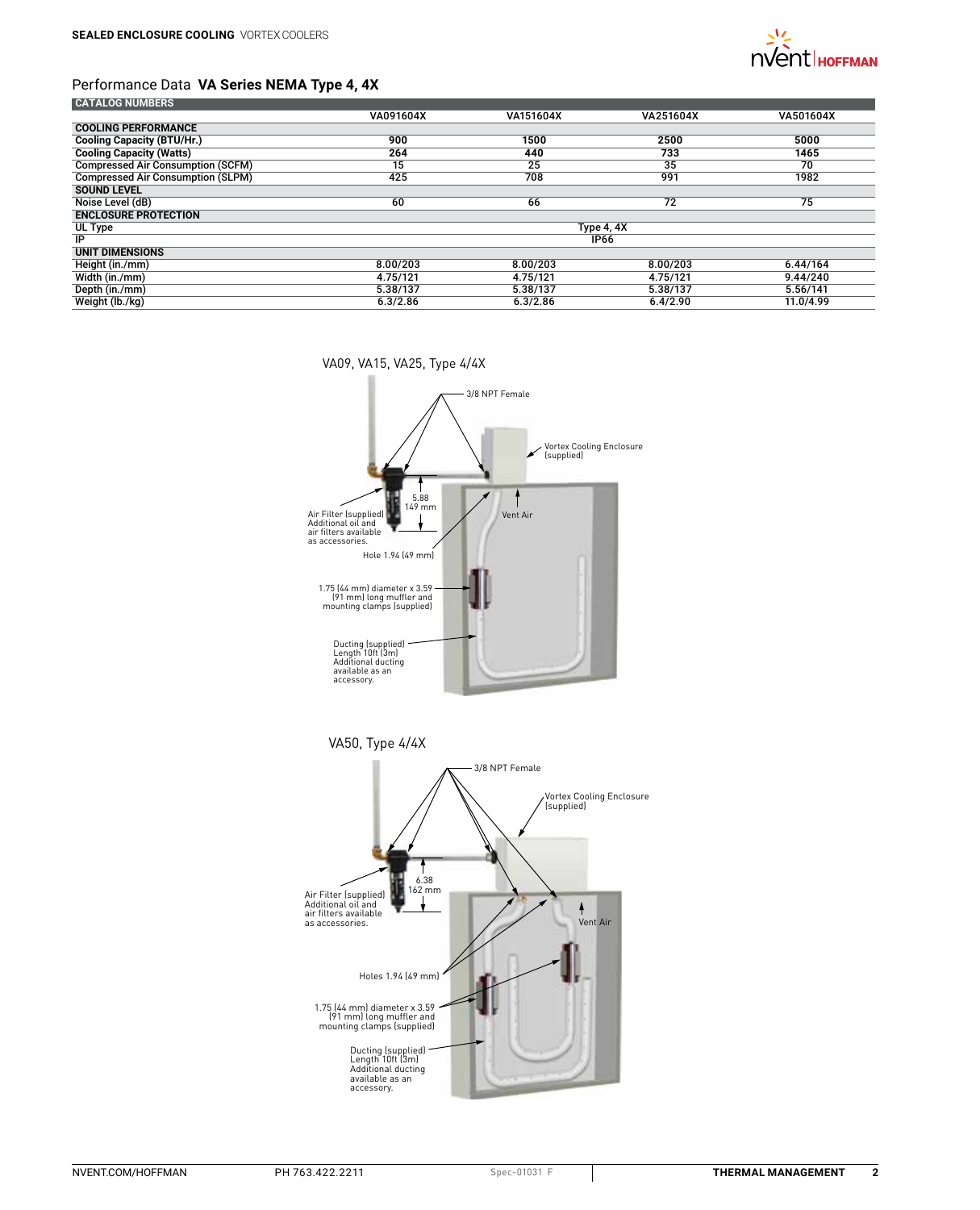

# Performance Data **VA Series NEMA Type 12**

| <b>CATALOG NUMBERS</b>                   |             |           |           |           |
|------------------------------------------|-------------|-----------|-----------|-----------|
|                                          | VA0916012   | VA1516012 | VA2516012 | VA5016012 |
| <b>COOLING PERFORMANCE</b>               |             |           |           |           |
| <b>Cooling Capacity (BTU/Hr.)</b>        | 900         | 1500      | 2500      | 5000      |
| <b>Cooling Capacity (Watts)</b>          | 264         | 440       | 733       | 1465      |
| <b>Compressed Air Consumption (SCFM)</b> | 15          | 25        | 35        | 70        |
| <b>Compressed Air Consumption (SLPM)</b> | 425         | 708       | 991       | 1982      |
| <b>SOUND LEVEL</b>                       |             |           |           |           |
| Noise Level (dB)                         | 60          | 66        | 72        | 75        |
| <b>ENCLOSURE PROTECTION</b>              |             |           |           |           |
| UL Type                                  | Type 12     |           |           |           |
| IP                                       | <b>IP54</b> |           |           |           |
| <b>UNIT DIMENSIONS</b>                   |             |           |           |           |
| Height (in./mm)                          | 8.00/203    | 8.00/203  | 8.00/203  | 6.44/164  |
| Width (in./mm)                           | 4.75/121    | 4.75/121  | 4.75/121  | 9.44/240  |
| Depth (in./mm)                           | 3.56/90     | 3.56/90   | 3.56/90   | 4.25/108  |
| Weight (lb./kg)                          | 4.9/2.22    | 4.9/2.22  | 5.0/2.27  | 7.7/3.50  |

VA09, VA15, VA25, Type 12



Ducting (supplied) Length 10ft (3m) Additional ducting available as an accessory.